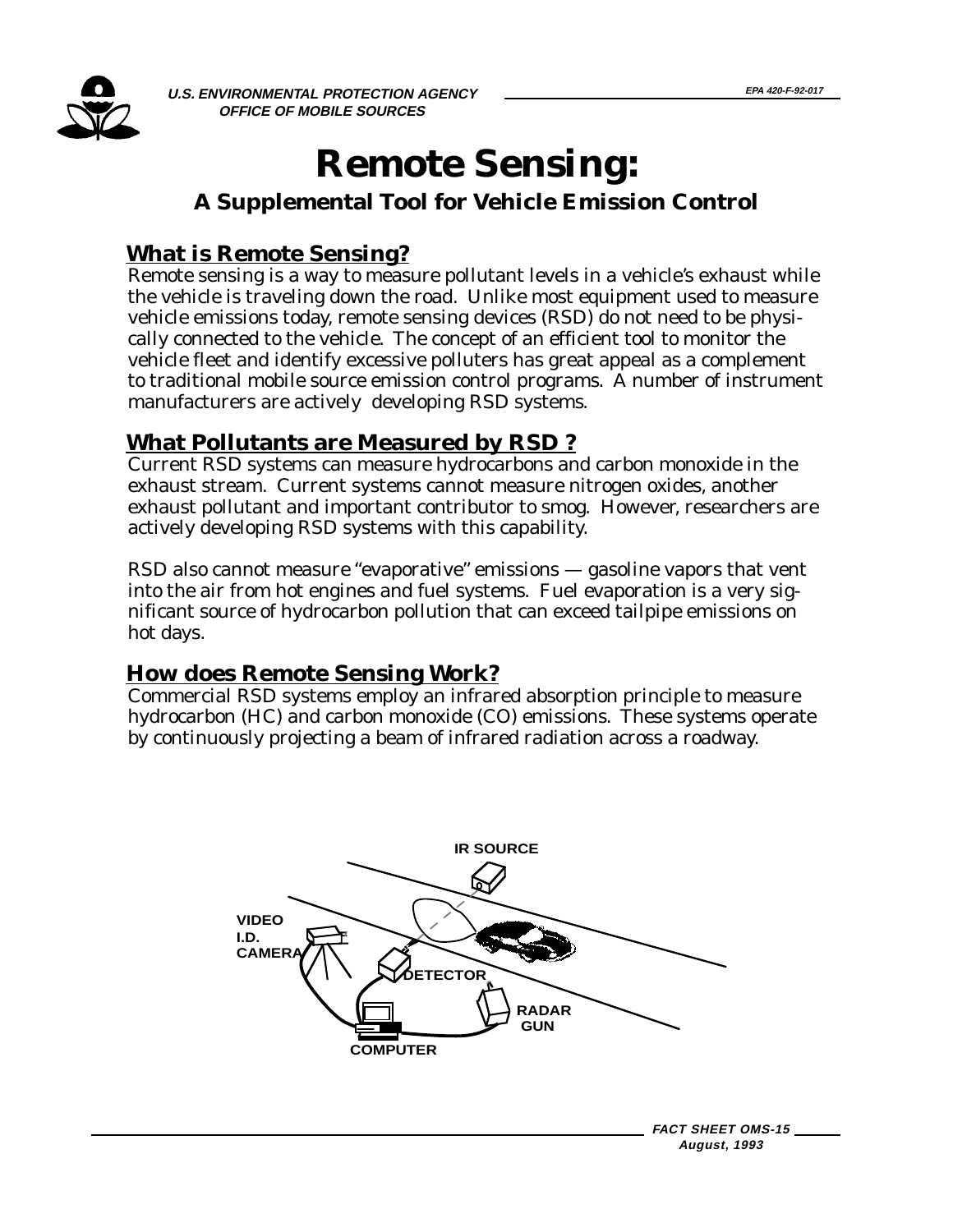**Remote Sensing** 

As a vehicle passes through the beam, the device measures the ratio of CO (and exhaust HC) to carbon dioxide in front of the vehicle and in the exhaust plume behind. The system uses the "before" measurement as a base and calculates the vehicle's CO emission rate by comparing the "behind" measurement to the expected ratio for ideal combustion.

Exhaust HC is calculated in a somewhat similar manner by comparing the total carbon content of exhaust HC, CO, and carbon dioxide to the total carbon content of the gasoline the car burns.

It is expected that RSD systems for nitrogen oxides (NOx) will use either a beam of ultraviolet light, or light from a tuneable diode laser projected across the road. The carbon dioxide to carbon monoxide ratio determined by current RSD systems will still be needed to calculate NOx emissions.

RSD systems employ a freeze-frame video camera and equipment to digitize an image of the license plate number so that it can be processed by a computer. This allows the computer to store emissions information for each monitored vehicle, based on the license plate number. Appropriate authorities can then identify and contact owners of vehicles with high RSD readings.

Methods to measure a vehicle's speed and acceleration as it passes through the infrared beam are under development. This is important because the operating mode (e.g. acceleration, cruise, etc.) can significantly affect the instantaneous emission level from a vehicle. Some types of operation during an RSD test may be cause for invalidating a particular test.

Computerized diagnostic technologies may also play a role in future RSD systems. Vehicle onboard diagnostic systems, capable of identifying certain malfunctions in a vehicle's emission control system, are required beginning with 1994 models. The malfunctions could be reported to roadside RSD systems by a small electronic device on the vehicle called a radio frequency transponder. Similar transponder concepts have been used to time runners in marathons and experimental transponder systems are being used to assess toll road fees.

# **Will Enhanced Inspection and Maintenance Programs Include RSD?**

Yes. RSD and other "on-road" emission measurement methods will be an important part of EPA and state strategies to reduce emissions from motor vehicles. The 1990 Clean Air Act requires "enhanced" Inspection and Maintenance (I/M) programs in certain parts of the country where air pollution exceeds national standards. Enhanced I/M programs must include on-road emission testing of a portion of the eligible vehicle fleet. RSD technology is expected to play a major role in these supplemental emission measurements:

• RSD will likely be used to identify vehicles with malfunctioning emission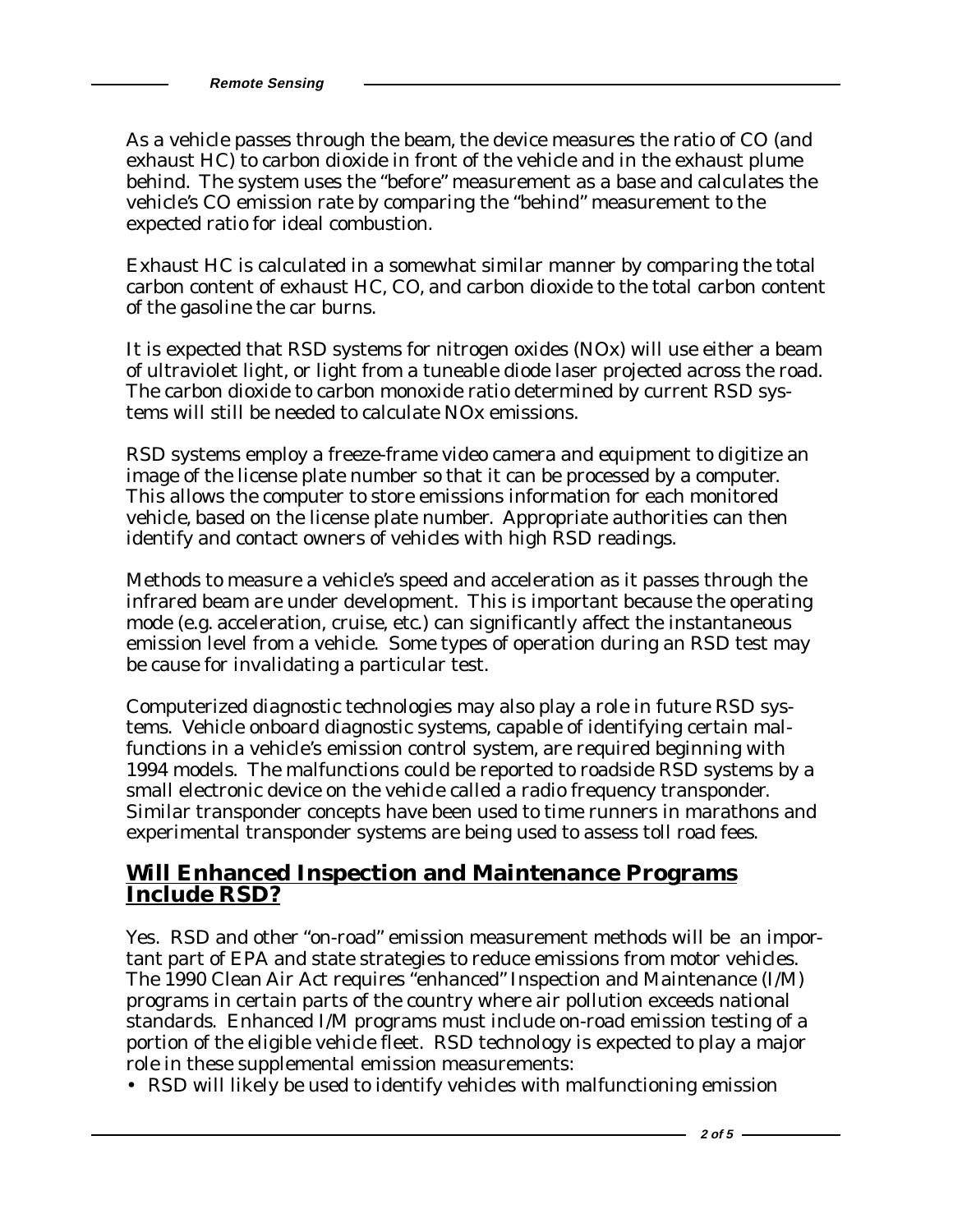**Remote Sensing**

 controls between scheduled I/M tests. Air quality benefits can result from early repair of vehicles that would otherwise not be identified or fixed until the next annual or biennial test.

- EPA studies have shown that properly repaired vehicles maintain low emissions for a long time. However, some individuals may tamper with their vehicle's emission control systems. The ability of the RSD to be easily moved from location to location provides a way to identify tampered vehicles between periodic I/M tests — and to enforce repair requirements on those found to be dirty. Other studies have found that RSD is more effective in identifying tampered vehicles than the currently used random roadside pull-overs.
- RSD can detect unregistered or improperly registered vehicles. This will allow authorities to pick out drivers who cheat on registration or register out of the area to avoid participating in an I/M program.
- To take advantage of RSD's potential to identify dirty cars, EPA is requiring enhanced I/M programs to conduct supplemental emission measurements on at least 0.5% of vehicles subject to I/M testing each year. Vehicles that fail an RSD test would be required to be re-tested by the regular I/M test. Repairs would be required for any vehicle failing this out-of-schedule I/M emissions check.

# **Can RSD Replace Enhanced Inspection and Maintenance Programs?**

No. The Clean Air Act provides for use of RSD as a supplement to enhanced I/M programs but not as a substitute for periodic emission testing. While RSD can be extremely useful, it does have some limitations:

- RSD's capability to measure NOx has not been demonstrated and RSD methods for measuring evaporative HC have not even been proposed. The Clean Air Act requires enhanced I/M programs to be capable of testing both NOx and evaporative HC.
- The Clean Air Act mandates that enhanced I/M programs, beginning in 1995, include an interrogation of the onboard diagnostic system to check for emission control system malfunctions on 1994 and later model cars. Current RSD systems cannot interrogate the onboard diagnostic system.
- Studies by EPA and the California Air Resources Board have found that when RSD measurements are compared to emissions measurements made by EPA reference methods, the RSD incorrectly identifies clean cars as dirty. The reference methods typically involve measuring emissions over a driving cycle that includes a variety of driving modes such as acceleration, cruise, and braking.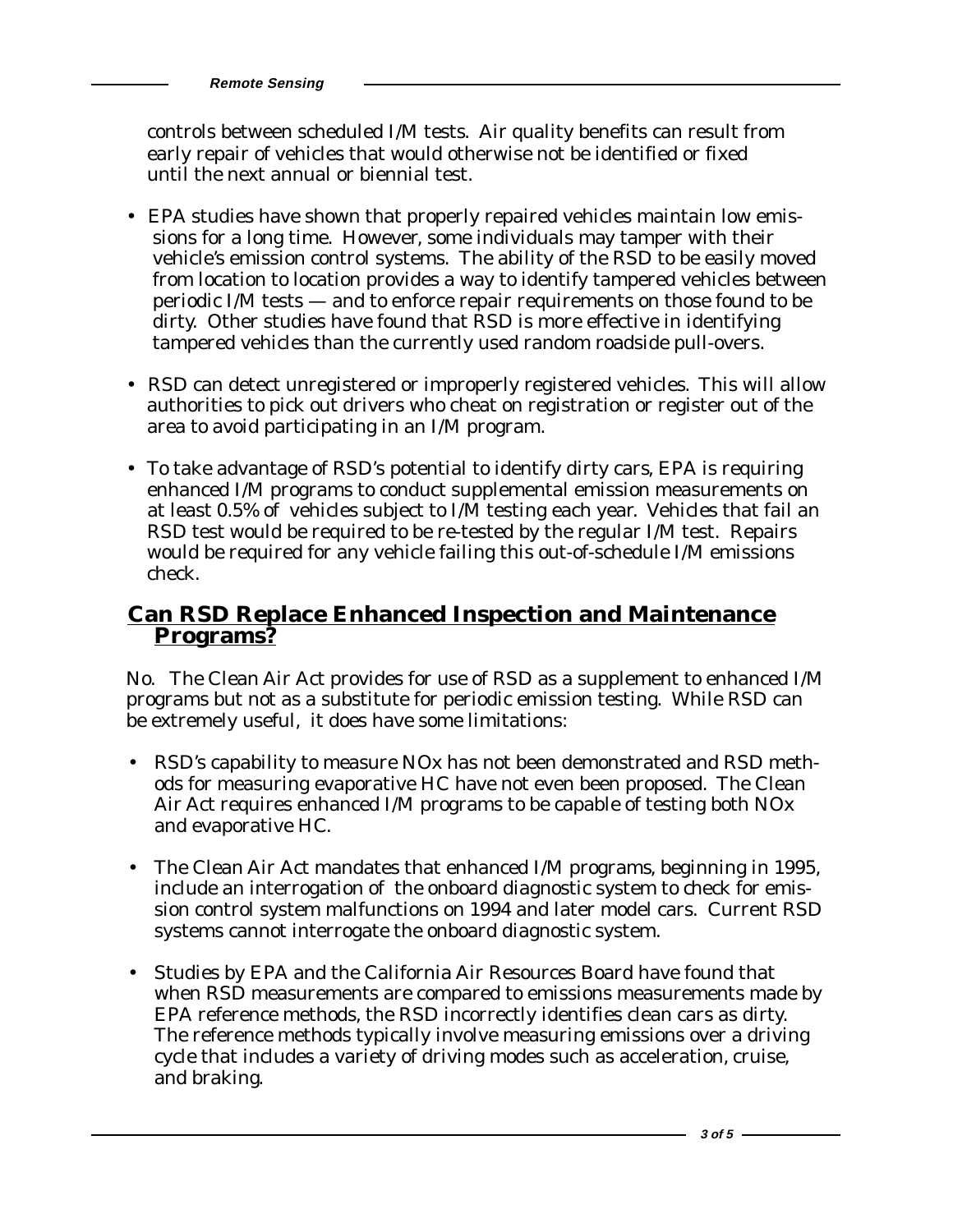**Remote Sensing** 

The RSD mis-identification rate has been as high as 20% for CO and as high as 60% for HC. More importantly, for clean air, EPA studies indicate that RSD does not identify 80% to 90% of the dirty cars that need repair. EPA believes that these results do not reflect on the instantaneous measurement accuracy of the RSD. Rather, EPA believes these results are indicative of changes in vehicle emission levels that typically occur when a vehicle is operated under driving conditions different than those observed by the RSD. A bibliography of studies is attached.

### **Implementing RSD in Inspection and Maintenance Programs**

There are a number of administrative factors to consider in establishing I/M programs that include RSD. Some RSD advocates have suggested that RSD is capable of monitoring much more than 0.5% of the fleet. EPA agrees that RSD could be used by the I/M programs to measure emissions from many more cars, given adequate resolution of the following issues:

#### **• Placement of Roadside Monitors:**

Current RSD technology can only measure emissions of vehicles driving in a single lane of traffic. It is not easy to find enough sites where appropriate single traffic lanes exist to monitor the majority of vehicles subject to I/M testing. Restricting multiple lanes to a single lane for RSD measurement may not be practical in many cases, particularly during times of heavy traffic such as rush hour. Yet RSD testing during peak traffic periods would probably be necessary to avoid missing high-emitting cars that could be parked during business hours.

EPA has successfully used RSD monitors along multiple lane roadways in some studies without restricting traffic to a single lane. But pylons had to be placed between the lanes to protect some of the RSD equipment. With such a set-up, drivers could potentially choose not to drive through the measuring lane.

Another issue involves limiting RSD placement to locations where representative vehicle operation will be observed. It will be important for I/M programs to avoid creating situations where a measurable portion of vehicles fail RSD monitoring at one location but pass at another location. For example, sites of high acceleration would likely be avoided because emissions tend to be higher during acceleration than during steady-speed driving.

#### **• Appropriate Pass/Fail Levels:**

A difficult issue involves selecting an emission failure level (cutpoint) for the RSD that will identify most of the truly dirty vehicles and minimize false failures of clean vehicles. EPA studies indicate that the mis-identification of clean vehicles as dirty ones by RSD is substantially reduced by measuring emissions from the same vehicle several times. However, multiple measurements also result in more dirty cars passing the test.